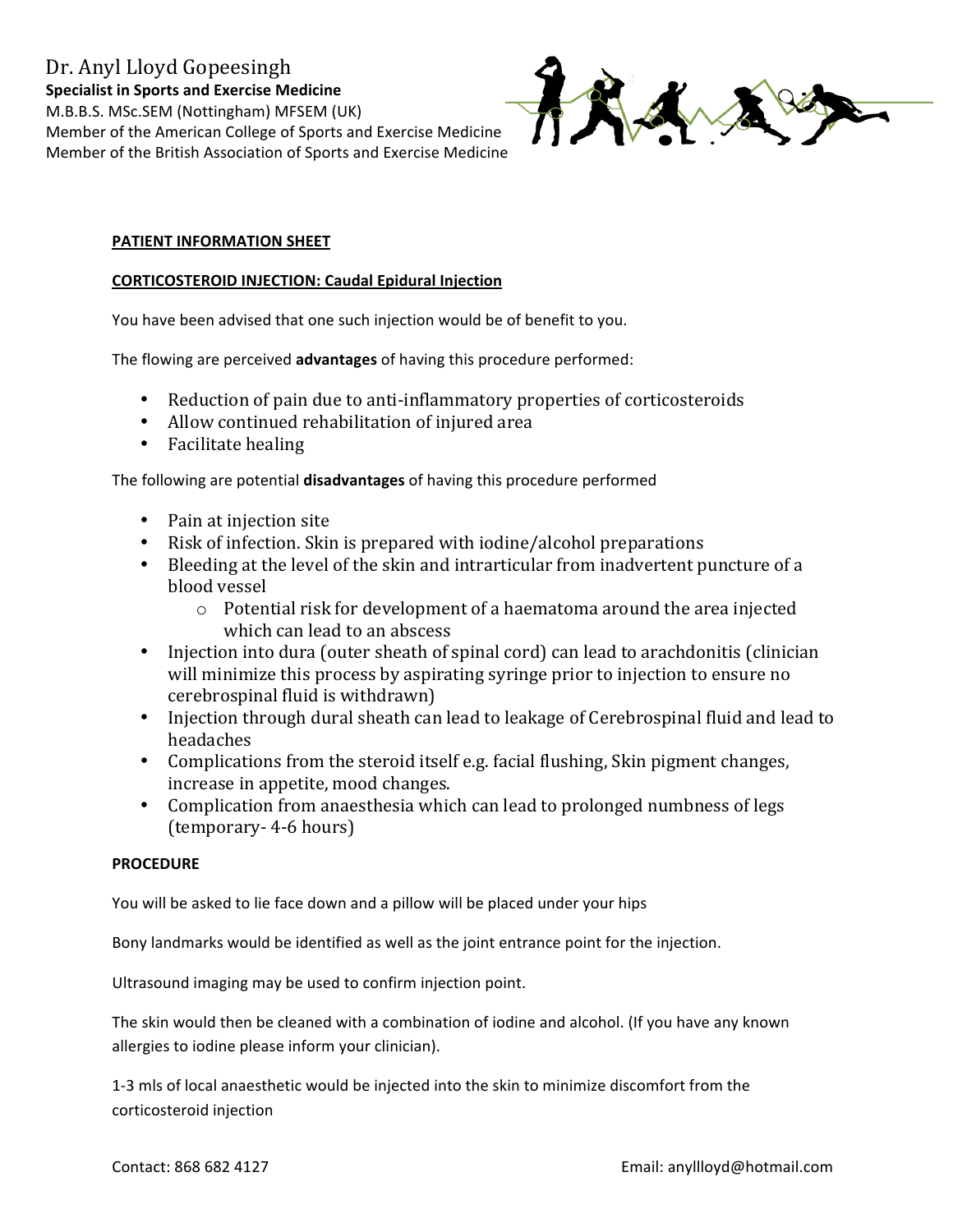# Dr. Anyl Lloyd Gopeesingh **Specialist in Sports and Exercise Medicine** M.B.B.S. MSc.SEM (Nottingham) MFSEM (UK) Member of the American College of Sports and Exercise Medicine Member of the British Association of Sports and Exercise Medicine



The injection would then be introduced into the joint. This will normally take a few seconds. You may feel a small pressure as fluid (corticosteroid and anaesthetic) is introduced into the joint.

You may feel some heaviness in the buttock and groin regions

Following the injection the needle would be withdrawn, firm pressure would be applied to the injection site, and a dry dressing would be applied at the injection site

You will then be asked to lie for ten minutes

Neurological examinations will be performed during this procedure

### **POST INJECTION ADVICE**

You are advised against any intense physical activity for 48 hours to facilitate re-activation of the sensory receptors. Normal activities of daily are allowed but caution is advised against any heavy lifting,

If you have any fever, swelling of the joint, local redness of the joint within the first 72 hours please contact me.

You will be contacted in 48 hours and a formal review will be scheduled in 1 week

Dosage of Traimcyclone (corticosteroid):

Dosage of Local anaesthetic (2% lidocaine) :

Dr Anyl Gopeesingh

Sports and Exercise Physician

MBBS, MSc SEM, MFSEM (UK)

1868 623 7827

1868 682 4127

anyllloyd@hotmail.com

True Potential Ltd.